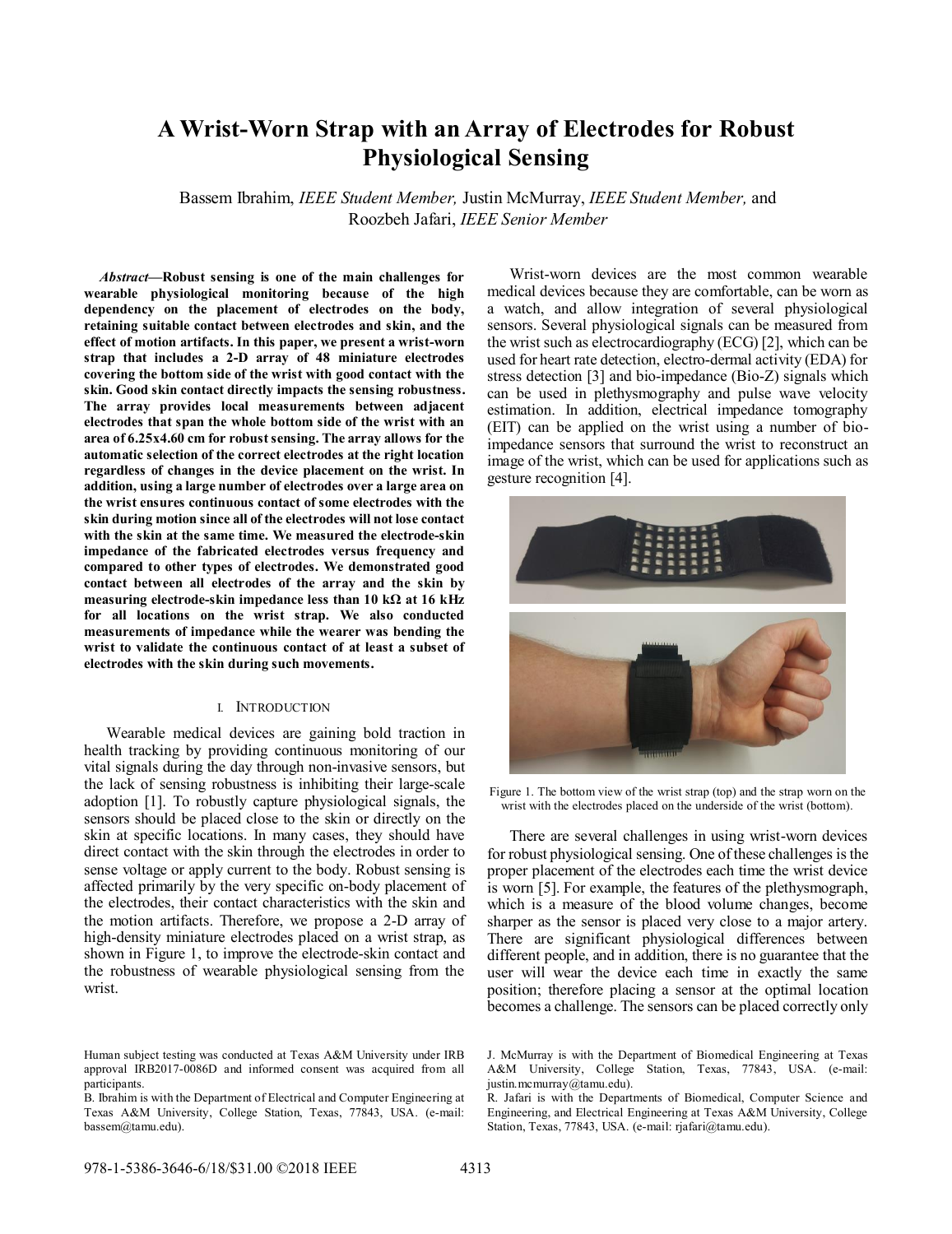by experts using advanced medical equipment, which presents a challenge when the device is expected to be operated outside clinics and by non-expert consumers. Motion artifacts are another challenge for wearable medical devices, referring to signal corruption that occurs when the subject moves during data acquisition [6]. One of the main reasons for the signal distortion is the temporary loss of contact between the electrode and the skin during the movement. Therefore, the ability to assure proper placement of the electrodes covering certain sensing sites and retaining good contact between the electrodes and the skin though incorporating redundancy and leveraging an array of electrodes appear to provide a suitable solution to the aforementioned challenges.

In this work, we propose a wrist strap with an array of highdensity and miniature electrodes to obtain physiological signals across the 2-D area underneath the array with the ability to provide a local measurement across few millimeters at each electrode site on the wrist. This design enables capturing physiological signals with high spatial resolution both improving the robustness of sensing and enabling new sensing paradigms such as the ability to measure pulse transit time and pulse wave velocity using two pairs of electrodes for blood pressure monitoring [2, 7]. Our proposed design provides the ability to automatically select the right sensing location regardless of variations in the placement of the strap on the wrist. In addition, the 2-D array of sensors offers opportunities for spatial monitoring of physiological signals that has many applications [8]. In this paper, we present a wrist strap that includes a 2-D array of 48 electrodes. Each electrode has dimensions of 5x5 mm with a spacing of 3.2 mm between each of them, covering an area of 6.25x4.60 cm on the bottom face of the wrist with good skin contact. The array of electrodes provides high (re)configurability by allowing current injection or voltage sensing between any two points on this array. Regardless of how the user wears this device on the underside of the wrist, there will be an electrode that is placed very close to the target location, which can be detected by a searching technique that involves sweeping the electrodes and comparing the signals together to select the best-sensed signal. This search method can be done regularly to update the chosen electrodes if there is a change in the placement of the device on the wrist during operation. This array also helps reduce the effect of motion artifacts because quite likely, not all the electrodes would lose contact with the skin at the same time in presence of movements. If corrupted signals are detected from one electrode, the signal from the next nearest or another electrode, which likely has a stable contact, can be used. In addition, this array of electrodes has wide applications, such that it can measure any bio-potential or bio-impedance signal from the wrist such as ECG, Bio-Z, EDA, etc.

The contribution of this paper is summarized as follows:

- A novel 2-D array of electrodes is presented for robust wrist physiological sensing that covers the wrist with miniature electrodes distributed on the wrist with a higher density to allow for automatic selection of the right sensing location regardless of the on-body placement.
- The design of the strap that provides good contact with the skin for all of the electrodes of the array, which reduces the effect of motion artifacts by providing

continuous contact with the skin for at least some subset of the electrodes when movements are present.

In this paper, we describe the design and implementation of the wrist strap, including the array of electrodes, and the measurement system used for the electrode-skin impedance monitoring. We also characterize the electrode-skin impedance with respect to frequency and compare it to other types of dry and wet electrodes. Finally, we present the variation of the impedance of the array's different wrist locations at rest and during some wrist movements.

## II. METHODS

## *A. Wrist Strap Design*

We designed a wrist strap to ensure that the array of electrodes maintain good contact with the skin, offer minimized discomfort, and conform to all other technical requirements such as electrode size.

The size of the electrodes is an important parameter in the design of the array. The small size increases the number of electrodes within a specific area and enhances the spatial resolution of the measurements. However, electrode-skin impedance increases as the size of the electrode decreases because of smaller contact area with the skin, which increases the impact of motion artifacts in presence of wrist movement. The size of the electrode was chosen to be 5 mm as a trade-off between the spatial resolution and the skin contact area. The electrode size required was not readily available off-the-shelf, and therefore, it was fabricated in our laboratory.

Stainless steel key stock with the dimensions 5x5 mm square by 0.25 m long was used to fabricate the electrodes. Stainless steel was chosen since it would not oxidize, is a good conductor, and is inexpensive. No surface coating was used to study the conductivity of stainless steel without changing its characteristics by coating. The square shape was selected to be similar to the available commercial dry electrode for comparison. Two dimensions of the key stock were already to the 5x5 mm specification. The height of 5 mm was accomplished by chopping the key stock into segments with a bandsaw. Each electrode's height was sheared to 5 mm +/- 0.01 mm. The electrodes were then contoured on the side that would be facing the skin with a bench grinder. The purpose of the contour is to provide a smooth surface that comfortably contacts the skin. The side of the electrode opposite to the skin surface was then prepped for an electrical connection.

Stainless steel cannot be easily soldered to which presents electrical connection issues. The solution to this was to provide an electro-mechanical connection. A 3 mm deep hole was drilled using a 135 degree 1.70 mm drill bit into the electrical side of the electrode. A 4 mm long copper rivet with a 1.65 mm diameter was placed into the hole. The rivet was then struck with a hammer forcing it to undergo radial expansion. This expansion secured the copper rivet firmly against the stainless steel electrode. The head of the copper rivet provides an excellent soldering pad. Forty-eight electrodes were fabricated and used with the array.

A small spacing of 3.2 mm between the electrodes was chosen to increase the number of electrodes within a small area. The 48 electrodes were arranged as 6 electrodes in the axial direction to the wrist and 8 electrodes in the radial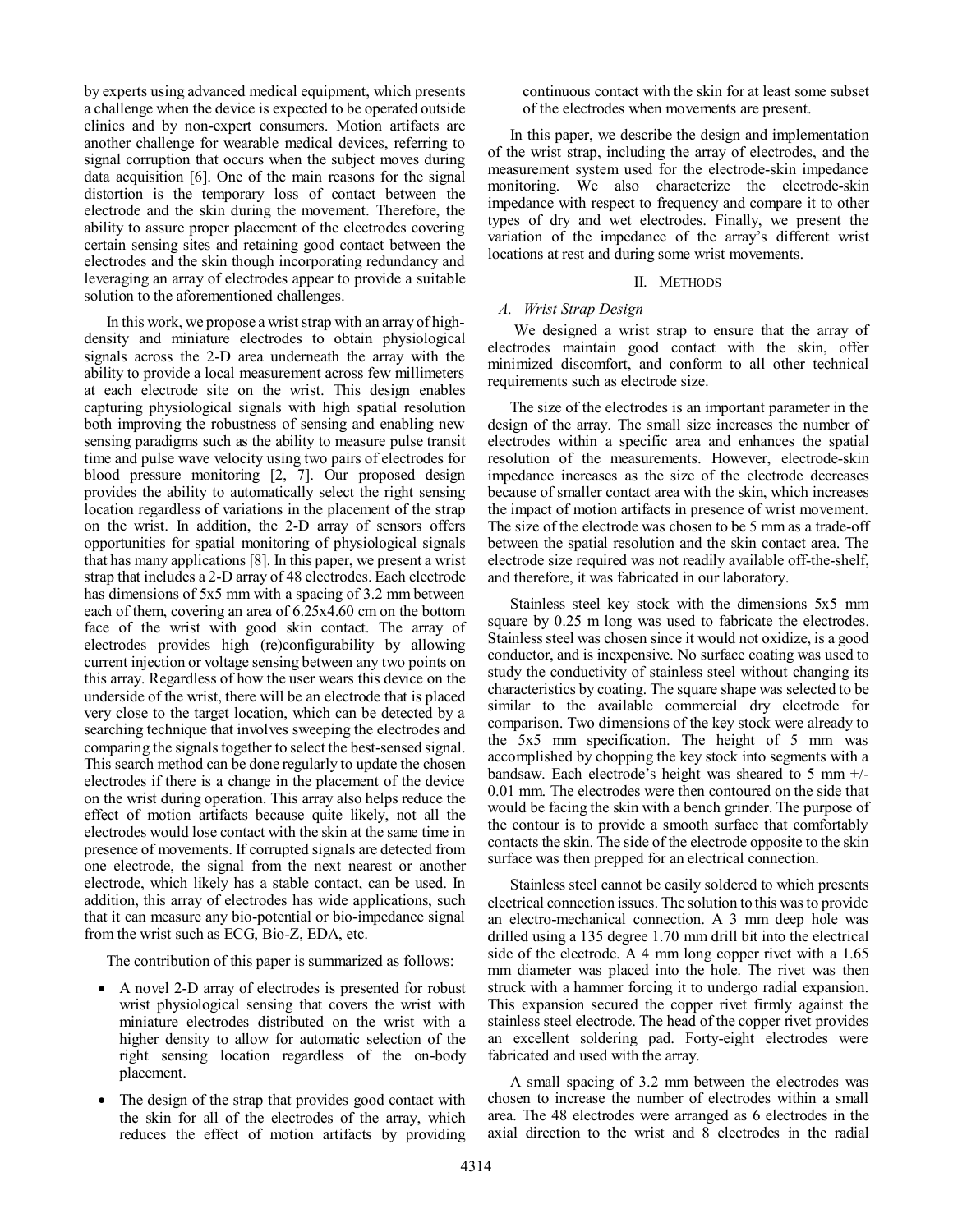direction to cover an area of 6.25 x 4.60 cm on the wrist. This area was selected to fit within a small form factor wrist strap and still fully cover the bottom side of the wrist for most users.

To align the sets of electrodes together, two layers of neoprene sheets were used to provide structure. Neoprene was selected due to its rigidity and ability to conform to the wrist. The two sheets, one 1/16" and the other 1/32", were cut to 52x80 mm and glued together with high-performance neoprene adhesive. Using measuring calipers, the array layout was carefully constructed and marked on the surface of the neoprene. Razors were then used to cut out each electrode slot. Electrodes were placed in each slot and glued into place using the high-performance neoprene adhesive. Each electrode protrudes from the skin contact side by 1.75 mm. The purpose protrusion feature is to allow for better skin surface contact when the neoprene structure is secured to the wrist.

Each electrode set was aligned to the axial direction of the wrist. To secure the array in place, two elastic knit bands, 6.5 cm each, were sewed onto the neoprene in the radial direction. A Velcro hook and loop were sewed onto opposite ends of the knit bands. Once the Velcro components were sewed on, the wrist strap was tested. The wrist strap was placed around multiple volunteers' wrists to confirm a secure fit. During this time, electrode continuity with the skin was verified.

Two 24 pin connectors were glued to the outer side of the wrist strap and on opposite sides of the array from one another. 42 AWG insulated copper wire was soldered between the electrodes and the connector pins. All forty-eight of the electrodes were connected to a designated pin. Once this was complete, the electrical connections were covered up with another layer of 1/32" neoprene for protection. Resistance tests were then conducted to verify adequate conductivity between the electrodes and their pins.

### *B. Electrode-Skin Impedance Measurement System*

The performance of the electrodes was characterized by the electrode-skin impedance, which was determined by applying AC current between an electrode pair placed on the wrist and measuring the voltage between them. The measured impedance is the result of electrode-skin impedance, which neglects the wrist tissue impedance since it is very small compared to the typical electrode-skin impedance [7].

In order to test the performance of the electrodes across a range of frequencies and in presence of wrist movements, a programmable hardware capable of accurate continuous-time monitoring of the real and imaginary components of the electrode-skin impedance at various frequencies for several seconds was used. Current with an amplitude of 150 uA was applied by a programmable current source built from a 16-bit digital to analog converter (DAC) followed by voltage to current converter as shown in Figure 2. The voltage was measured by a 24-bit ADC with a range of +/- 2.5V. An ARM Cortex M4 micro-controller unit (MCU) was used to adjust the sampling rate of the system at 93.75 kSPS and to control the frequency of the AC current from 4 kHz to 20 kHz. The ADC output and the waveform generated by the MCU was sent to the PC through USB for signal post-processing in MATLAB. The ADC output was filtered using a  $2<sup>nd</sup>$  order band pass filter (BPF) centered at the AC current frequency to remove the DC, interference and high-frequency components. Quadrature demodulation was used to generate the real *R(Z)* and imaginary *I(Z)* components of the impedance by multiplying the ADC signal by the waveform generated from the MCU and its 90-degree phase shift followed by a low-pass filtering at 4.4 Hz to remove high-frequency noise. For accurate impedance measurement, reference resistors with known values were used to measure the gain and phase errors of the system versus frequency, which were calibrated for the actual measurements.



Figure 2. The block diagram of the electrode-skin contact impedance measurement system.

#### III. EXPERIMENTS AND RESULTS

In the first set of experiments, we compared the electrodeskin impedance of our electrode array against two types of commercial dry electrodes and the conventional wet electrode, which are shown in Figure 3. All experiments were approved by the institutional review board (IRB) at the Texas A&M University. The first type of dry electrode was from a UP3 Jawbone® wearable device, which is a commercial wrist-worn heart rate tracker that uses wrist bio-impedance monitoring. The shape and size of this electrode are similar to our electrode and both are comfortable for the user. However, the Jawbone® electrode should have lower impedance because it is externally coated with a highly conductive material to reduce the electrode-skin impedance. The second type of a commercial dry electrode was an 8 mm diameter disc of sintered Ag/AgCl, which is a good conductive material. The wet electrode used was a Covidien Ag/AgCI pre-gelled adhesive electrode with 24 mm diameter. The Ag/AgCI and adhesive gel with its large area provides the best conductivity among all types of electrodes, but it is not suitable for continuous wear because it prevents skin from breathing. The electrode-skin impedance was measured between the four electrode pair types by injecting a current of 150 uA in the range of 4 kHz to 20 kHz, in steps of 4 kHz. Each pair was placed at approximately a distance of 4.5 cm at the same location on the human subject's wrist. The electrode-skin impedance versus frequency for the four types of electrodes can be seen in Figure 4.



Figure 3. The top and side views of our electrode compared to the other types of electrodes.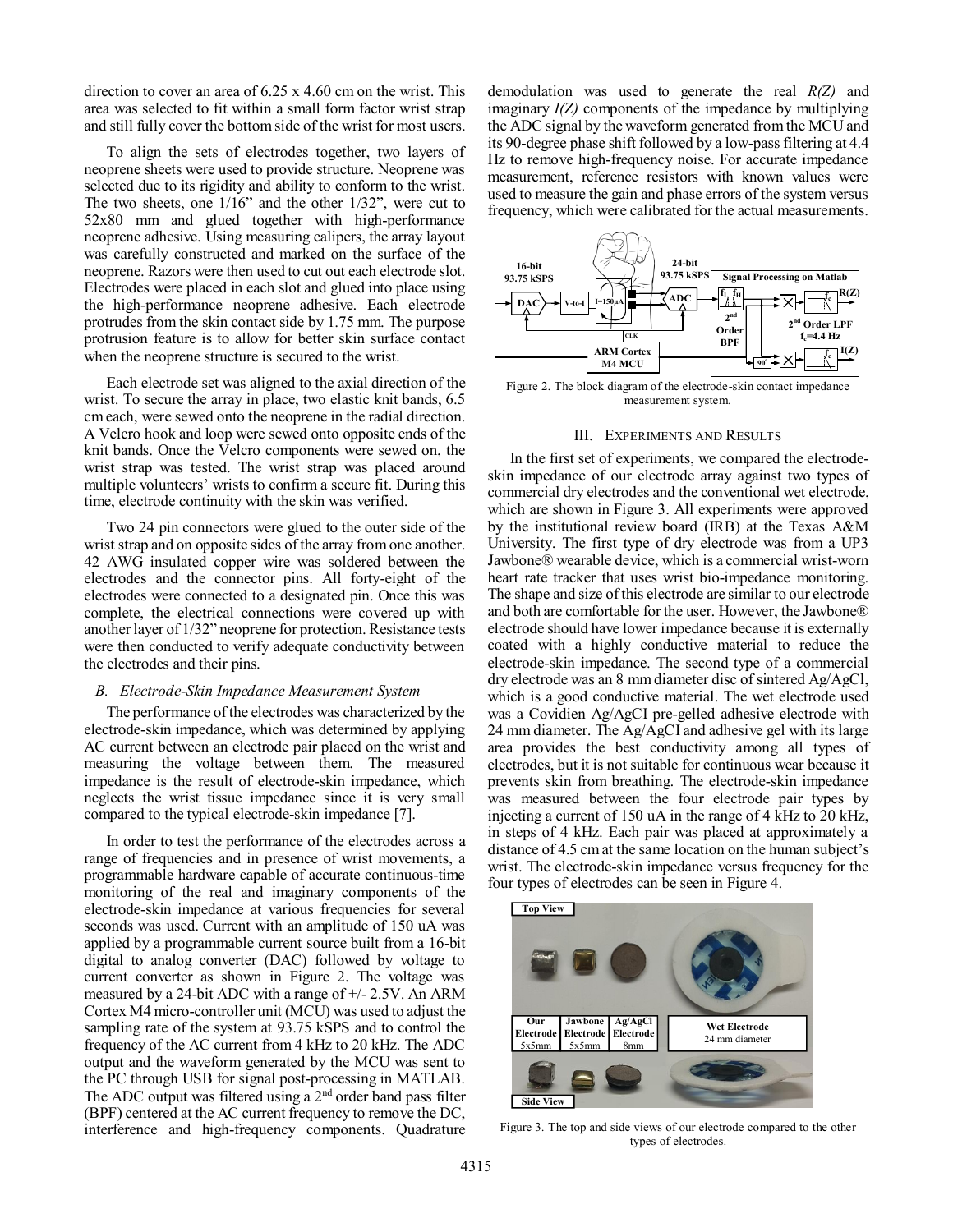

Figure 4. The electrode-skin impedance versus frequency for the four types of electrode used in the experiment.

As the frequency increases, the impedance decreases, likely due to the reactance. Reactance is believed to be caused by the skin's response to an alternating current due to its capacitive nature. Skin is usually modeled as an equivalent circuit containing a capacitor and resistor in parallel [9]. The graph shows that the wrist array has about a  $40k\Omega$  greater impedance at low frequency and a 10 k $\Omega$  greater impedance at a higher frequency than the wet electrode pair, which was expected. It was also noted that the Jawbone electrode has slightly lower impedance than our electrode because of its external coating. However, the dry Ag/AgCl electrode has the highest impedance among all types despite of its high conductivity. This can be explained by the concave shape of the surface of this dry Ag/AgCl electrode which decreased the skin contact area. This indicates the importance of the protrusion of the electrode surface to decrease the electrode-skin impedance as implemented in our electrode. Figure 5 displays the electrodeskin reactance, which correlates directly with Figure 4. These results show that our metal electrode has low electrode-skin impedance compared to the other dry electrodes and follow the same frequency trend.



Figure 5. The electrode-skin reactance versus frequency for the four types of electrode used in the experiment.

In the second set of experiments, the performance of the electrode array in terms of the electrode-skin impedance was characterized in the spatial domain by segmenting the electrodes into twelve sections, three rows, and four columns, as seen in Figure 6. Each section is labeled as *(i,j)*, where *i* is the row index from 1 to 3 and *j* is the column index from 1 to 4. The purpose of this division is to gain insight about electrode-skin impedance for each section of the array.



Figure 6. The subsections of the array of electrodes used to monitor the variations of the electrode-skin impedance in the spatial domain.

A current of 150 uA at 16 kHz was injected through electrode pairs corresponding to each section for 10 seconds. The frequency of 16 kHz was selected since it showed small electrode-skin in our previous experiment. During this time, the wrist was kept stationary. The electrode-skin impedance for each section was calculated and averaged within 10 seconds of measurement. The measured impedances for all sections were in the range of 5-9.6 kΩ as presented in Figure 7. These small values of impedance at the normal wrist position for all locations demonstrates the good conformity of the strap to the wrist that provides good skin contact for all electrodes in the array.



Figure 7. The wrist array impedance in the spatial domain at twelve different locations on the wrist at normal wrist position.

The electrode-skin impedance values varied slightly across different sections and they correlate directly with the pressure gradient resulting from the wrist strap's pressure distribution onto each of the electrodes. Once the array was removed, we noted that the impressions on the skin due to the electrodes were lighter in areas of higher impedance and more profound in areas of low impedance. We hypothesize that the cause of decreased impedance was not due to an increased pressure between the electrode and skin. Instead, the impedance electr across the array was more likely due to the electrode's surface contact with the skin. Since more pressure can cause the skin to surround the protruding electrodes, it is determined that this increased the surface contact with the skin, thus decreasing the impedance. This hypothesis is supported by the fact that impedance is attributed mainly to the acellular outer layer of the skin [10].

In the third set of experiments, we evaluated the electrodeskin impedance for twelve sections of the array in presence of wrist motion. During each test sequence, the wrist started from the normal position, then bent away from the body for two seconds and towards the body for another two seconds, and then finally it returned back to its normal position. The wrist movement was expected to change the impedance due to the alteration of skin continuity due to the movements. Figure 8 shows three examples of the variation in impedance with time